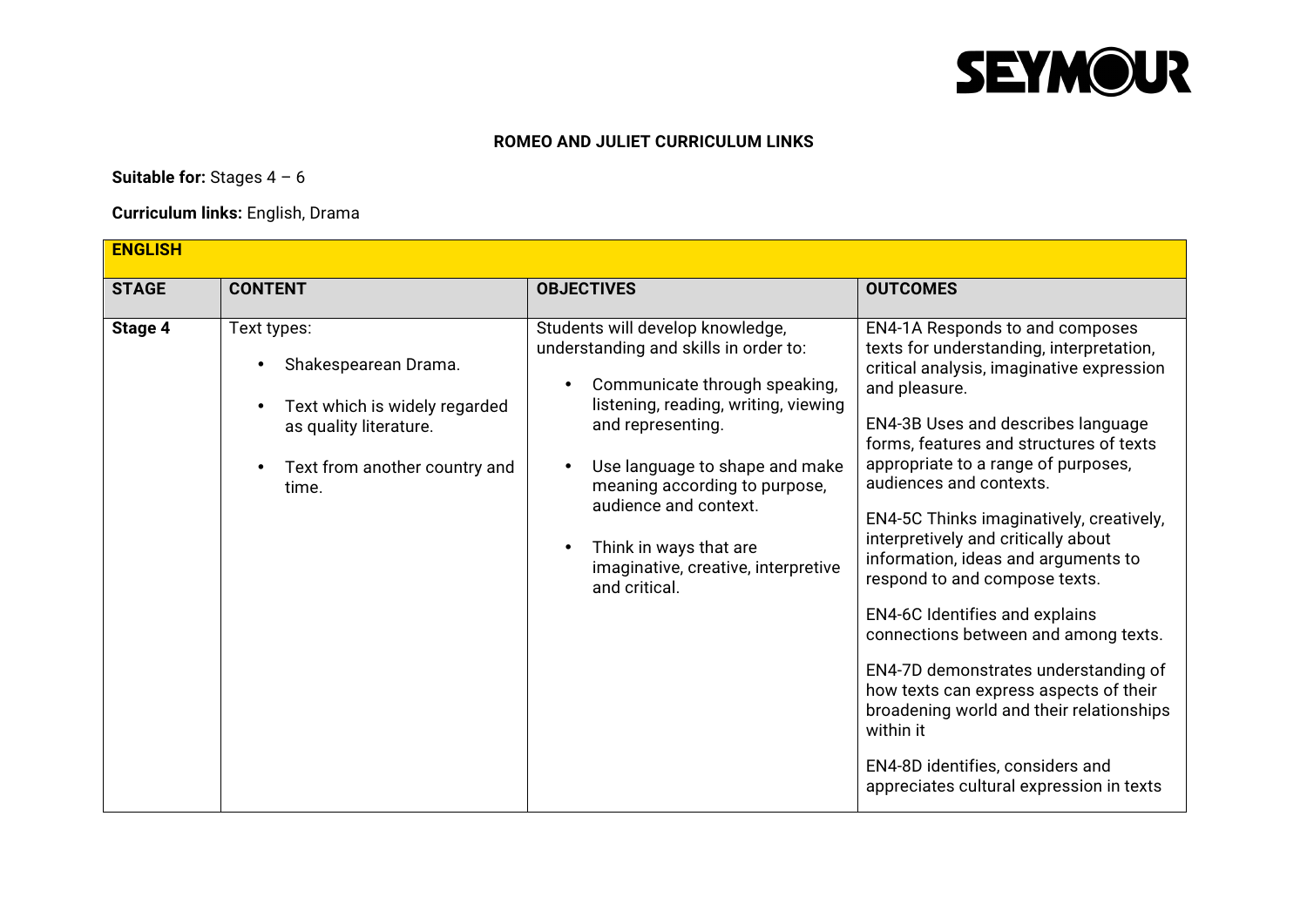## **SEYMOUR**

| Stage 5                                                 | Text types:<br>Shakespearean Drama.<br>Text which is widely regarded<br>as quality literature.<br>Text from another country and<br>time.                                                             | Students will develop knowledge,<br>understanding and skills in order to:<br>Communicate through speaking,<br>listening, reading, writing, viewing<br>and representing.<br>Use language to shape and make<br>meaning according to purpose,<br>audience and context.<br>Think in ways that are<br>imaginative, creative, interpretive<br>and critical. | EN5-1A Responds to and composes<br>increasingly sophisticated and sustained<br>texts for understanding, interpretation,<br>critical analysis, imaginative expression<br>and pleasure.<br>EN5-5C Thinks imaginatively, creatively,<br>interpretively and critically about<br>information and increasingly complex<br>ideas and arguments to respond to and<br>compose texts in a range of contexts.<br>EN5-6C Investigates the relationships<br>between and among texts.<br><b>EN5-7D Understands and evaluates the</b> |
|---------------------------------------------------------|------------------------------------------------------------------------------------------------------------------------------------------------------------------------------------------------------|-------------------------------------------------------------------------------------------------------------------------------------------------------------------------------------------------------------------------------------------------------------------------------------------------------------------------------------------------------|------------------------------------------------------------------------------------------------------------------------------------------------------------------------------------------------------------------------------------------------------------------------------------------------------------------------------------------------------------------------------------------------------------------------------------------------------------------------------------------------------------------------|
|                                                         |                                                                                                                                                                                                      |                                                                                                                                                                                                                                                                                                                                                       | diverse ways texts can represent<br>personal and public worlds.<br>EN5-8D Questions, challenges and<br>evaluates cultural assumptions in texts<br>and their effects on meaning.                                                                                                                                                                                                                                                                                                                                        |
| Stage 6<br><b>Preliminary</b><br>Standard &<br>Advanced | Common Module: Reading to Write<br>Standard: Close Study of Literature<br>Advanced: Critical Study of Literature<br>Text types:<br>Drama.<br>Text which is widely regarded<br>as quality literature. | Students develop knowledge,<br>understanding and skills in order to:<br>Communicate through speaking,<br>$\bullet$<br>listening, reading, writing, viewing<br>and representing.<br>Use language to shape and make<br>meaning according to purpose,<br>audience and context.<br>Think in ways that are<br>$\bullet$                                    | EN11-1 Responds to and composes<br>increasingly complex texts for<br>understanding, interpretation, analysis,<br>imaginative expression and pleasure.<br>EN11-2 Uses and evaluates processes,<br>skills and knowledge required to<br>effectively respond to and compose<br>texts in different modes, media and<br>technologies.<br><b>EN11-3 Analyses and uses language</b>                                                                                                                                            |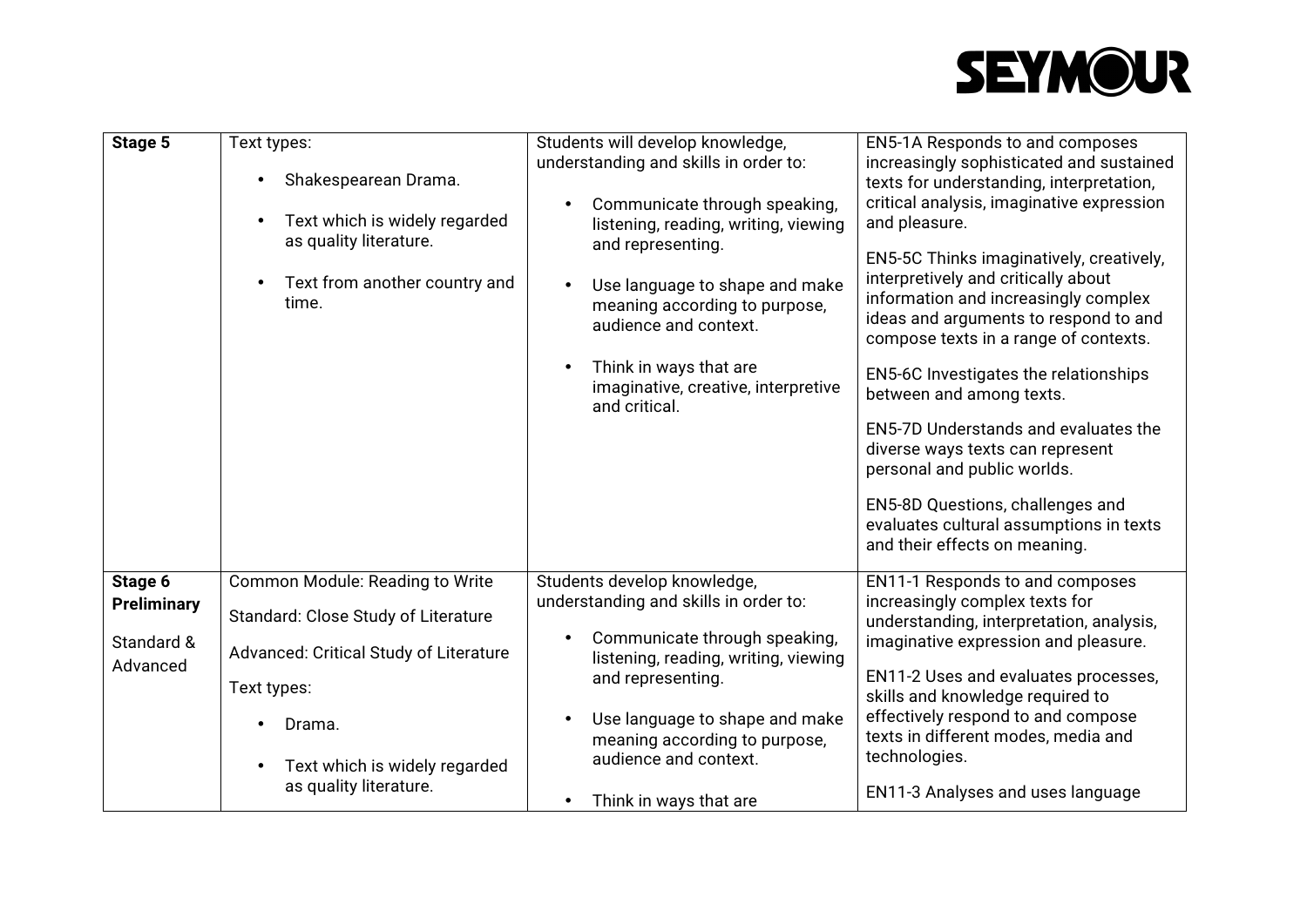# **SEYMOUR**

|  | imaginative, creative, interpretive | forms, features and structures of texts,                                                                                                                                                    |
|--|-------------------------------------|---------------------------------------------------------------------------------------------------------------------------------------------------------------------------------------------|
|  | and critical.                       | considers appropriateness for purpose,                                                                                                                                                      |
|  |                                     | audience and context and explains                                                                                                                                                           |
|  | Express themselves and their        | effects on meaning.                                                                                                                                                                         |
|  | relationships with others and       |                                                                                                                                                                                             |
|  | their world.                        | EN11-5 Thinks imaginatively, creatively,<br>interpretively and analytically to respond<br>to and compose texts that include<br>considered and detailed information,<br>ideas and arguments. |
|  |                                     | EN11-6 Investigates and explains the<br>relationships between texts.                                                                                                                        |
|  |                                     | EN11-7 Understands and explains the<br>diverse ways texts can represent<br>personal and public worlds.                                                                                      |
|  |                                     | EN11-8 Identifies and explains cultural<br>assumptions in texts and their effects on<br>meaning.                                                                                            |
|  |                                     | EA11-1 Responds to, composes and<br>evaluates complex texts for<br>understanding, interpretation, critical<br>analysis, imaginative expression and<br>pleasure.                             |
|  |                                     | EA11-2 Uses and evaluates processes,<br>skills and knowledge required to<br>effectively respond to and compose<br>texts in different modes, media and<br>technologies.                      |
|  |                                     | EA11-3 Analyses and uses language                                                                                                                                                           |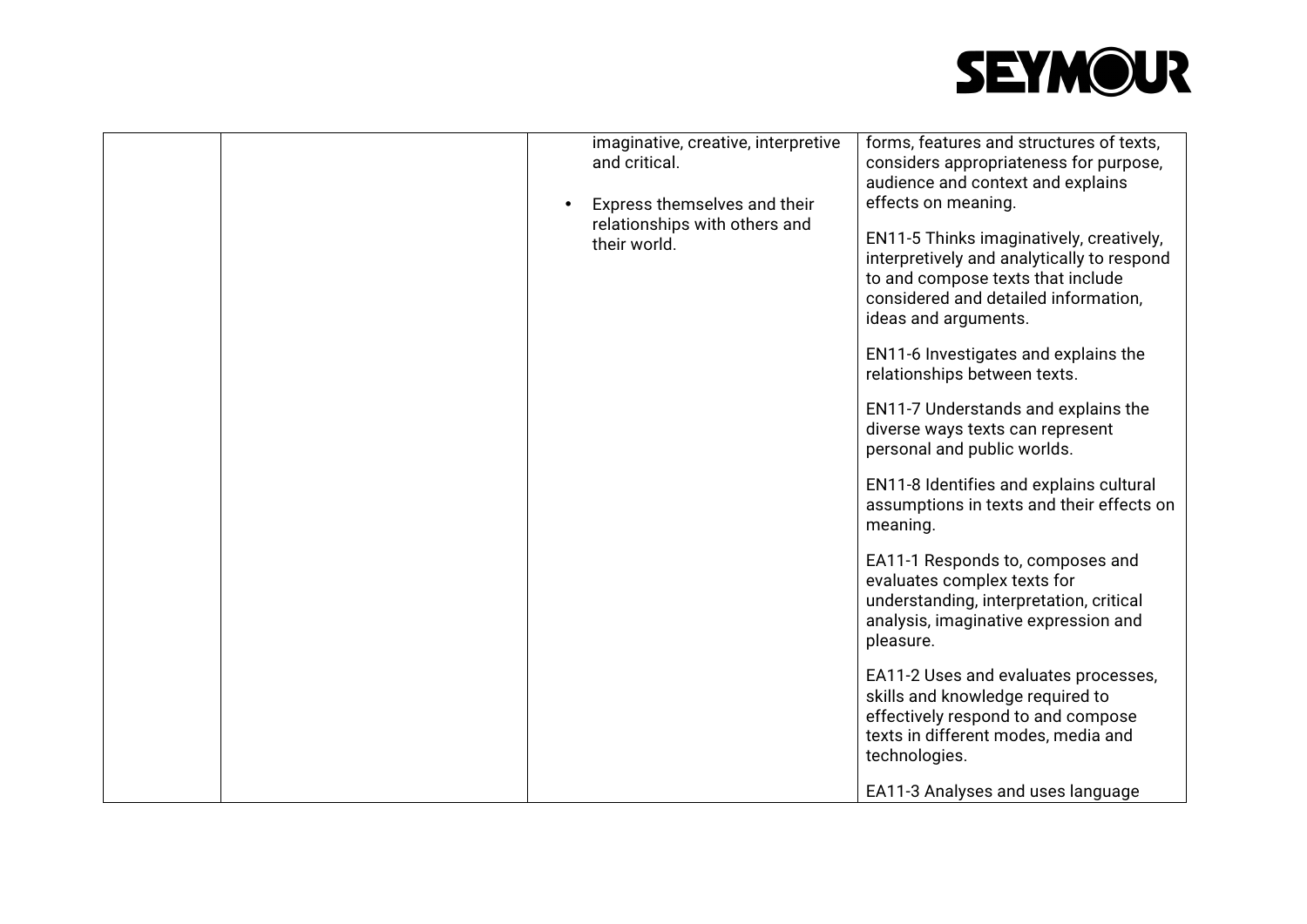

cultural aspects of human experience.

|              |                                       |                                                                                                                                                                                                                     | forms, features and structures of texts<br>considering appropriateness for specific<br>purposes, audiences and contexts and<br>evaluates their effects on meaning.<br>EA11-5 Thinks imaginatively, creatively,<br>interpretively and critically to respond to,<br>evaluate and compose texts that<br>synthesise complex information, ideas<br>and arguments. |
|--------------|---------------------------------------|---------------------------------------------------------------------------------------------------------------------------------------------------------------------------------------------------------------------|--------------------------------------------------------------------------------------------------------------------------------------------------------------------------------------------------------------------------------------------------------------------------------------------------------------------------------------------------------------|
|              |                                       |                                                                                                                                                                                                                     | EA11-6 Investigates and evaluates the<br>relationships between texts.                                                                                                                                                                                                                                                                                        |
|              |                                       |                                                                                                                                                                                                                     | EA11-7 Evaluates the diverse ways texts<br>can represent personal and public worlds<br>and recognises how they are valued                                                                                                                                                                                                                                    |
|              |                                       |                                                                                                                                                                                                                     | EA11-8 Explains and evaluates cultural<br>assumptions and values in texts and<br>their effects on meaning.                                                                                                                                                                                                                                                   |
| <b>DRAMA</b> |                                       |                                                                                                                                                                                                                     |                                                                                                                                                                                                                                                                                                                                                              |
| <b>STAGE</b> | <b>CONTENT</b>                        | <b>OBJECTIVES</b>                                                                                                                                                                                                   | <b>OUTCOMES</b>                                                                                                                                                                                                                                                                                                                                              |
| Stage 4      | <b>Dramatic Contexts: Shakespeare</b> | Students will develop knowledge,<br>understanding and skills, individually and<br>collaboratively, through:<br>Appreciating the meaning and<br>function of drama and theatre in<br>reflecting the personal, social, | 4.3.1 Identifies and describes elements<br>of drama, dramatic forms, performance<br>styles, techniques and conventions in<br>drama.<br>4.3.2 Recognises the function of drama<br>and theatre in reflecting social and                                                                                                                                        |

cultural, aesthetic and political aspects of the human experience.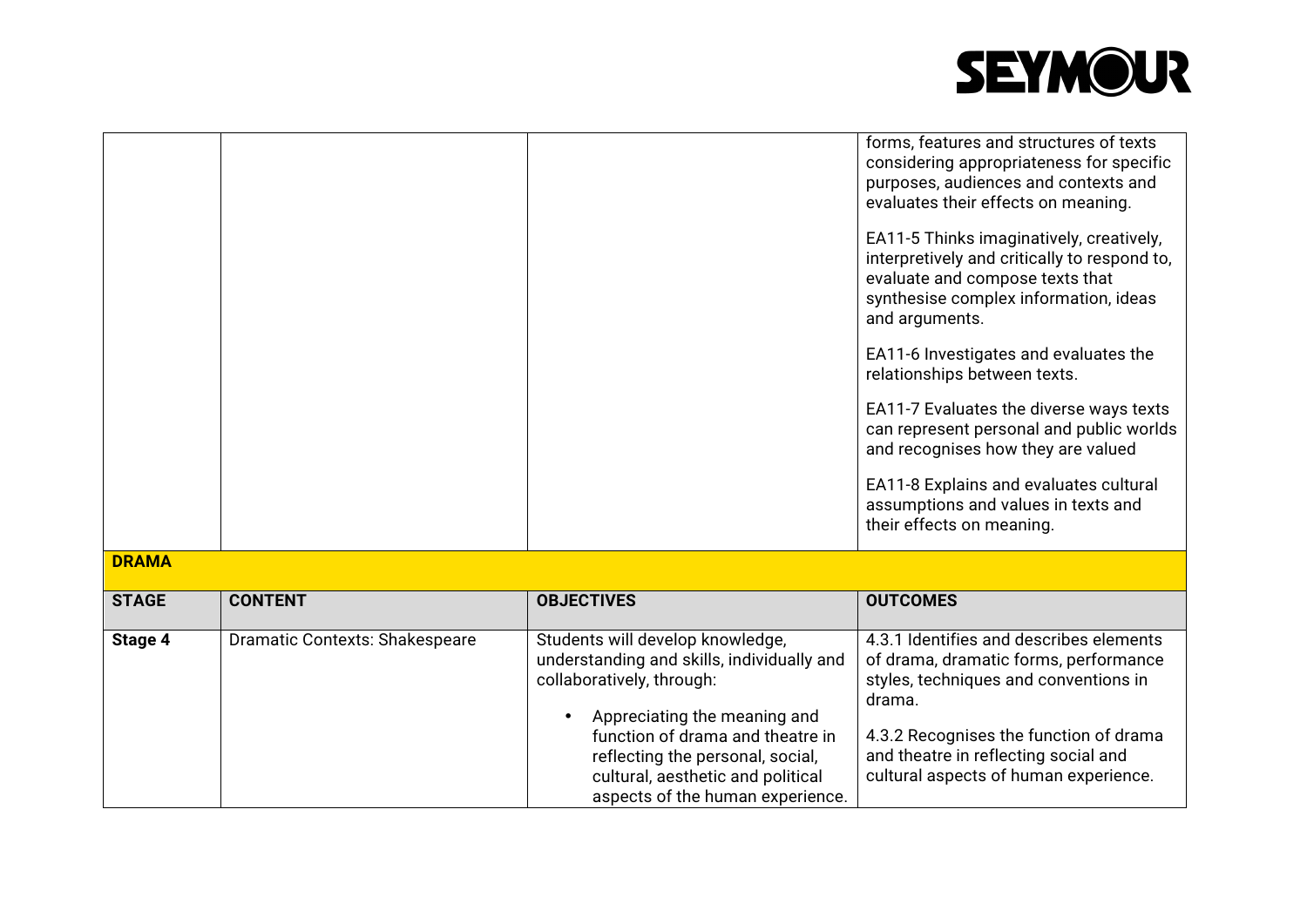# **SEYMOUR**

|                               |                                                                                                   |                                                                                                                                                                                                                                                                                                                                                               | 4.3.3 Describes the contribution of<br>individuals and groups in drama using<br>relevant drama terminology.                                                                                                                                                                                                                                                                                                                                                                                                                          |
|-------------------------------|---------------------------------------------------------------------------------------------------|---------------------------------------------------------------------------------------------------------------------------------------------------------------------------------------------------------------------------------------------------------------------------------------------------------------------------------------------------------------|--------------------------------------------------------------------------------------------------------------------------------------------------------------------------------------------------------------------------------------------------------------------------------------------------------------------------------------------------------------------------------------------------------------------------------------------------------------------------------------------------------------------------------------|
| Stage 5                       | <b>Dramatic Contexts: Shakespeare</b>                                                             | Students will develop knowledge,<br>understanding and skills, individually and<br>collaboratively, through:<br>Appreciating the meaning and<br>$\bullet$<br>function of drama and theatre in<br>reflecting the personal, social,<br>cultural, aesthetic and political<br>aspects of the human experience.                                                     | 5.3.1 Responds to, reflects on and<br>evaluates elements of drama, dramatic<br>forms, performance styles, dramatic<br>techniques and theatrical conventions.<br>5.3.2 Analyses the contemporary and<br>historical contexts of drama.<br>5.3.3 Analyses and evaluates the<br>contribution of individuals and groups to<br>processes and performances in drama<br>using relevant drama concepts and<br>terminology.                                                                                                                    |
| Stage 6<br><b>Preliminary</b> | Elements of Production in<br>Performance<br><b>Theatrical Traditions and</b><br>Performance Style | Students will develop knowledge and<br>understanding about and skills in:<br>The diversity of the art of<br>dramatic and theatrical<br>performance.<br>Recognising the place and<br>function of drama and theatre in<br>communities and societies, past<br>and present.<br>Critically studying a variety of<br>forms and styles used in drama<br>and theatre. | P2.2 Understands the contributions to a<br>production of the playwright, director,<br>dramaturg, designers, front-of-house<br>staff, technical staff and producers.<br>P2.6 Appreciates the variety of styles,<br>structures and techniques that can be<br>used in making and shaping a<br>performance.<br>P3.2 Understands the variety of<br>influences that have impacted upon<br>drama and theatre performance styles,<br>structures and techniques.<br>P3.3 analyses and synthesises research<br>and experiences of dramatic and |